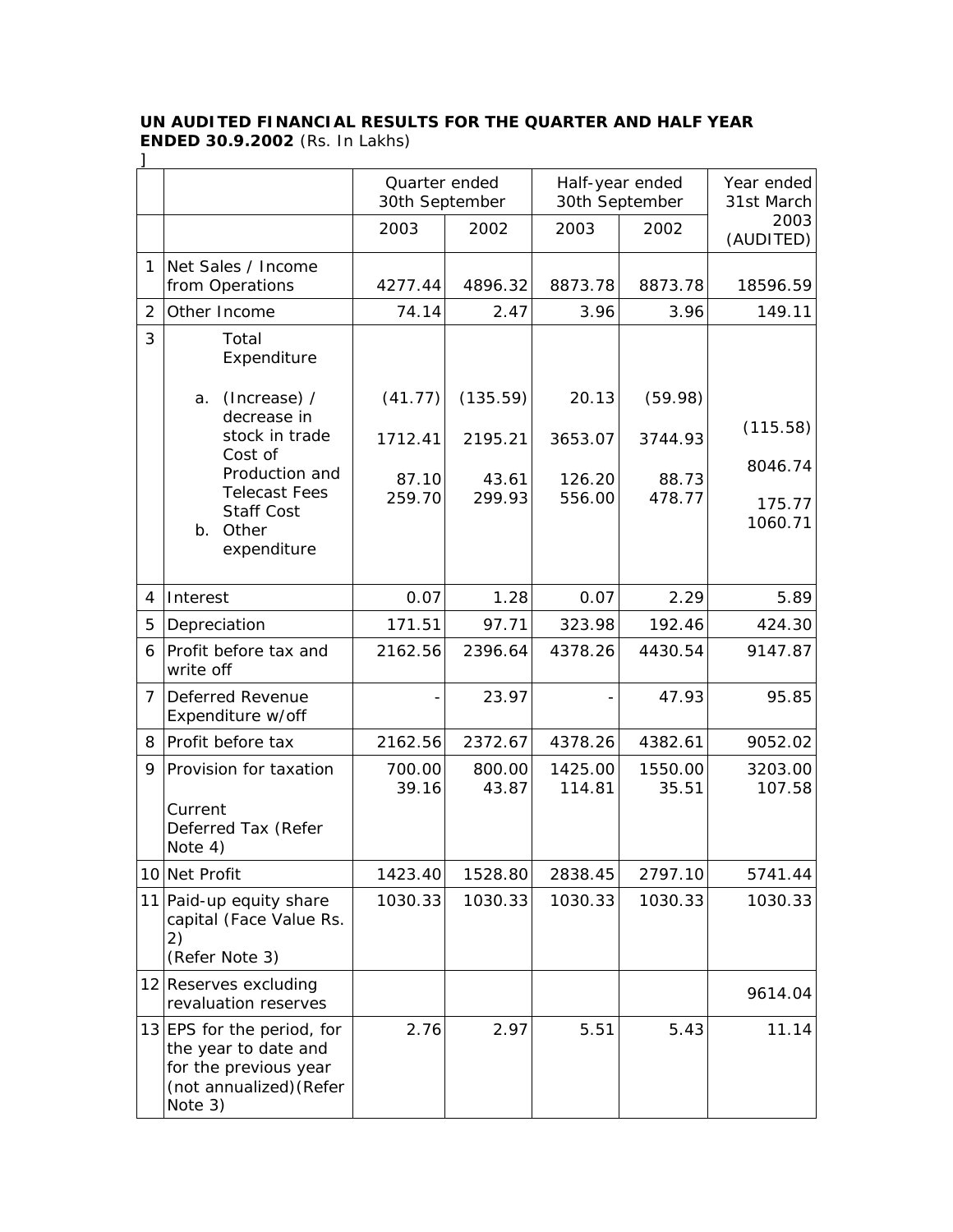| 14 Aggregate of Non-<br>promoter<br>Shareholding: -<br>Number of shares |       |       |        |                                     |          |
|-------------------------------------------------------------------------|-------|-------|--------|-------------------------------------|----------|
|                                                                         |       |       |        | 21746000 21746000 21746000 21746000 | 21746000 |
| - Percentage of                                                         |       |       |        |                                     |          |
| Shareholding                                                            | 42.21 | 42.21 | 42.211 | 42.21                               | 42.21    |

## **Segment wise Revenue, Results and Capital Employed** (Rs. In Lakhs)

|                |                                                                                                                                                                                                                                                                       | Quarter ended<br>30th September                                               |                                                                           | Half-year ended<br>30th September                                           |                                                                              | Year ended<br>31st March                                                           |
|----------------|-----------------------------------------------------------------------------------------------------------------------------------------------------------------------------------------------------------------------------------------------------------------------|-------------------------------------------------------------------------------|---------------------------------------------------------------------------|-----------------------------------------------------------------------------|------------------------------------------------------------------------------|------------------------------------------------------------------------------------|
| Particulars    |                                                                                                                                                                                                                                                                       | 2003                                                                          | 2002                                                                      | 2003                                                                        | 2002                                                                         | 2003<br>(AUDITED)                                                                  |
| 1              | Segment Revenue<br>Commissioned<br>a.<br>Programs<br>Sponsored<br>b.<br>Programs<br>Total<br>Less: Inter<br>segment revenue<br>Total Net Sales / Income                                                                                                               | 3281.00<br>996.44<br>4277.44                                                  | 4405.02<br>491.30<br>4896.32                                              | 6930.00<br>1806.95<br>8736.95                                               | 7830.82<br>1042.96<br>8873.78                                                | 16009.37<br>2587.22<br>18596.59                                                    |
|                | from Operations                                                                                                                                                                                                                                                       | 4277.44                                                                       | 4896.32                                                                   | 8736.95                                                                     | 8873.78                                                                      | 18596.59                                                                           |
| $\overline{2}$ | Segment Results:<br>Profit / (Loss) before tax<br>and interest from each<br>segment<br>Commissioned<br>а.<br>Programs<br>Sponsored<br>b.<br>Programs<br>Total<br>Add: (i) Other<br>Income<br>Total<br>Less: (i) Interest<br>(ii) Other un<br>allocable<br>expenditure | 1931.89<br>518.93<br>2450.82<br>74.14<br>2524.96<br>0.07<br>362.33<br>2162.56 | 2626.65<br>121<br>2748.08<br>2.47<br>2750.55<br>1.28<br>376.60<br>2372.67 | 3948.74<br>820.83<br>4769.57<br>320.76<br>5090.33<br>0.07<br>712<br>4378.26 | 4675.26<br>338.56<br>5013.82<br>3.96<br>5017.78<br>2.29<br>632.88<br>4382.61 | 9240.94<br>1068.12<br>10309.06<br>120.52<br>10429.58<br>5.89<br>1371.67<br>9052.02 |
|                | Total Profit before tax and<br>write offs                                                                                                                                                                                                                             |                                                                               |                                                                           |                                                                             |                                                                              |                                                                                    |
| 3              | Capital Employed<br>(Segment assets -<br>Segment Liabilities)<br>(a) Commissioned                                                                                                                                                                                     | 3656.31<br>976.35                                                             | 3282.74<br>672.95                                                         | 3656.31<br>976.35                                                           | 3282.74<br>672.95                                                            | 3469.39<br>755.52                                                                  |